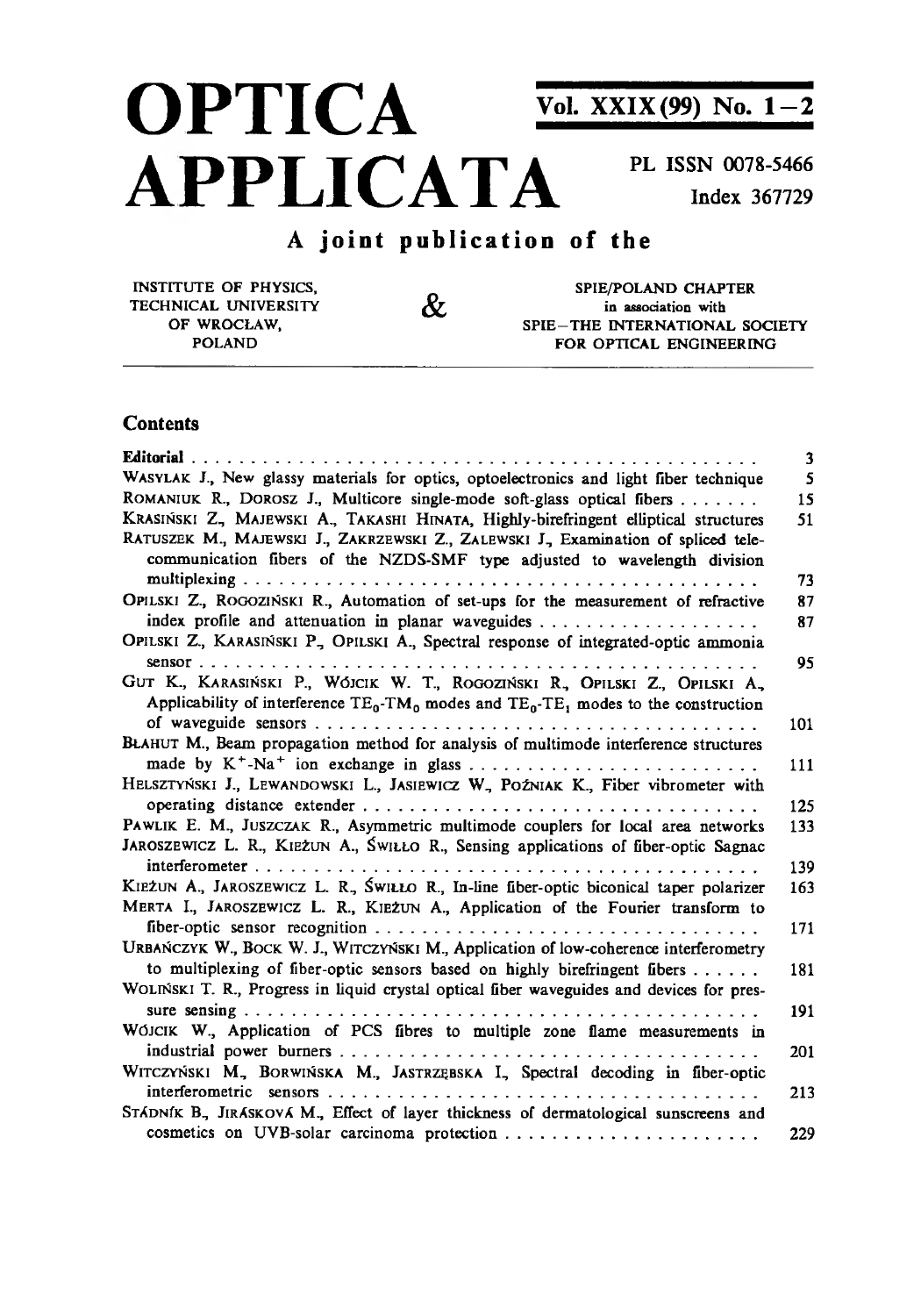#### Letters to the Editor

| BUDZIAK A., PALKA D., WYŻLINSKI A., Mirrorless interferometer of Michelson type based  |  |
|----------------------------------------------------------------------------------------|--|
|                                                                                        |  |
| JAGOSZEWSKI E <sub>2</sub> Notes of some properties of interferometric zone plate  243 |  |
| <b>Teaching optics</b>                                                                 |  |
| Isterate D. Treasure T. Deabless pointed to accorded determination of the image        |  |

| Jóźwicki R., Tkaczyk T., Problems related to numerical determination of the image |  |  |  |  |  |  |  |  |  |  |  |  |
|-----------------------------------------------------------------------------------|--|--|--|--|--|--|--|--|--|--|--|--|
| given by aberrated optical system under the coherent illumination. Educational    |  |  |  |  |  |  |  |  |  |  |  |  |
|                                                                                   |  |  |  |  |  |  |  |  |  |  |  |  |